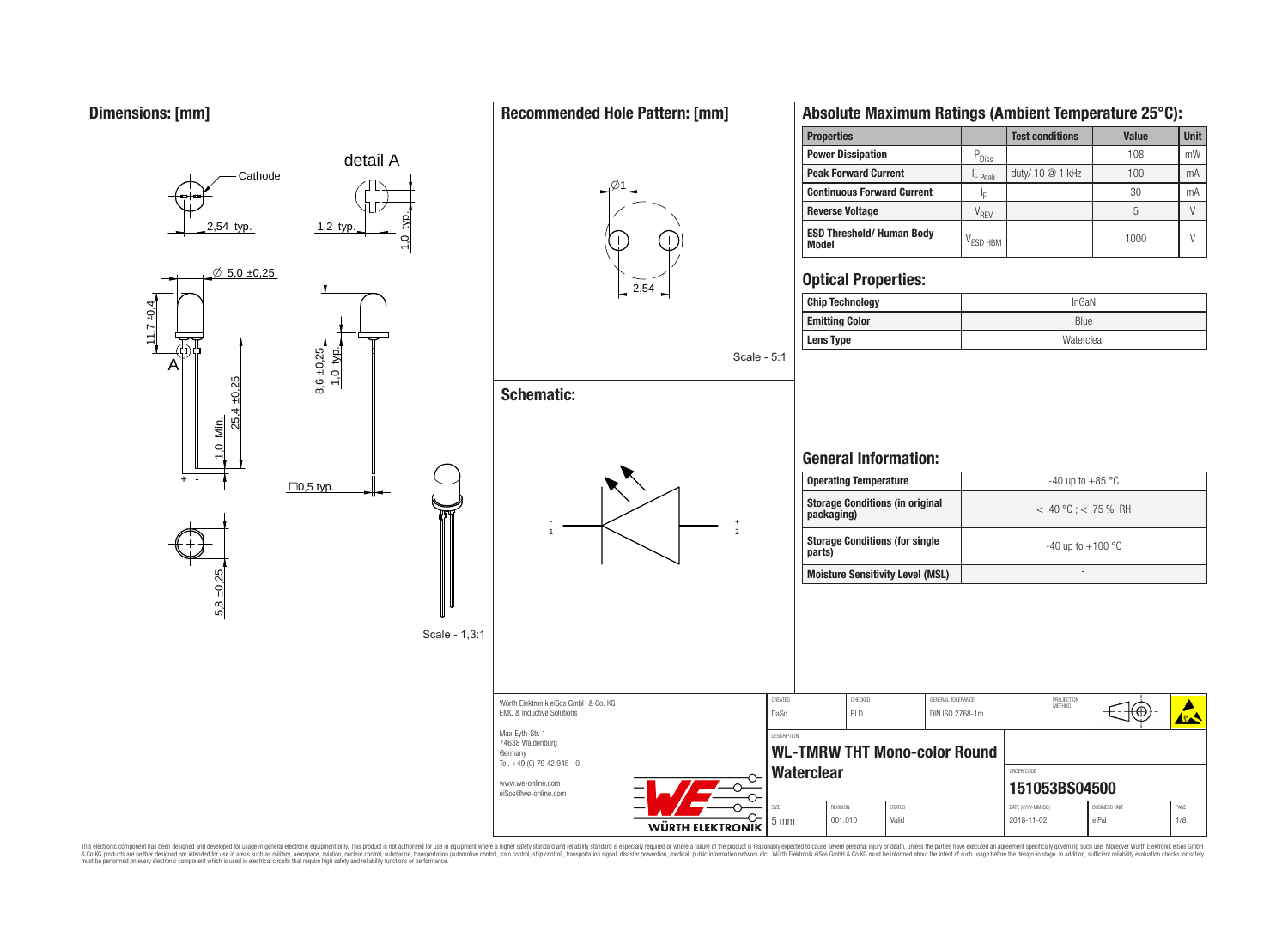## **Electrical & Optical Properties: Viewing Angle:**

| <b>Properties</b>                                                                                               |                   | <b>Test conditions</b> | <b>Value</b> |      |          |             |  |  |
|-----------------------------------------------------------------------------------------------------------------|-------------------|------------------------|--------------|------|----------|-------------|--|--|
|                                                                                                                 |                   |                        | min.         | typ. | max.     | <b>Unit</b> |  |  |
| <b>Peak Wavelength</b>                                                                                          | <sup>A</sup> Peak | $20 \text{ mA}$        |              | 461  |          | nm          |  |  |
| <b>Dominant Wavelength</b><br>^Dom<br><b>Luminous Intensity</b><br>Ιν<br><b>Forward Voltage</b><br>VE           |                   | $20 \text{ mA}$        |              | 465  |          | nm          |  |  |
|                                                                                                                 |                   | 20 mA                  | 800          | 2000 |          | mcd         |  |  |
|                                                                                                                 |                   | 20 mA                  |              | 2.7  | 3.6      |             |  |  |
| <b>Spectral Bandwidth</b>                                                                                       | Λλ                | $20 \text{ mA}$        |              | 20   |          | nm          |  |  |
| 5V<br><b>Reverse Current</b><br><sup>I</sup> RFV<br>Viewing Angle Phi 0°<br>$2\theta_{50\%}$<br>$20 \text{ mA}$ |                   |                        |              |      | 50       | μA          |  |  |
|                                                                                                                 |                   |                        | 45           |      | $\Omega$ |             |  |  |



This electronic component has been designed and developed for usage in general electronic equipment only. This product is not authorized for subserved requipment where a higher selection equipment where a higher selection

EMC & Inductive Solutions Max-Eyth-Str. 1 74638 Waldenburg Germany

Tel.  $+49(0)$  79 42 945 - 0 www.we-online.com eiSos@we-online.com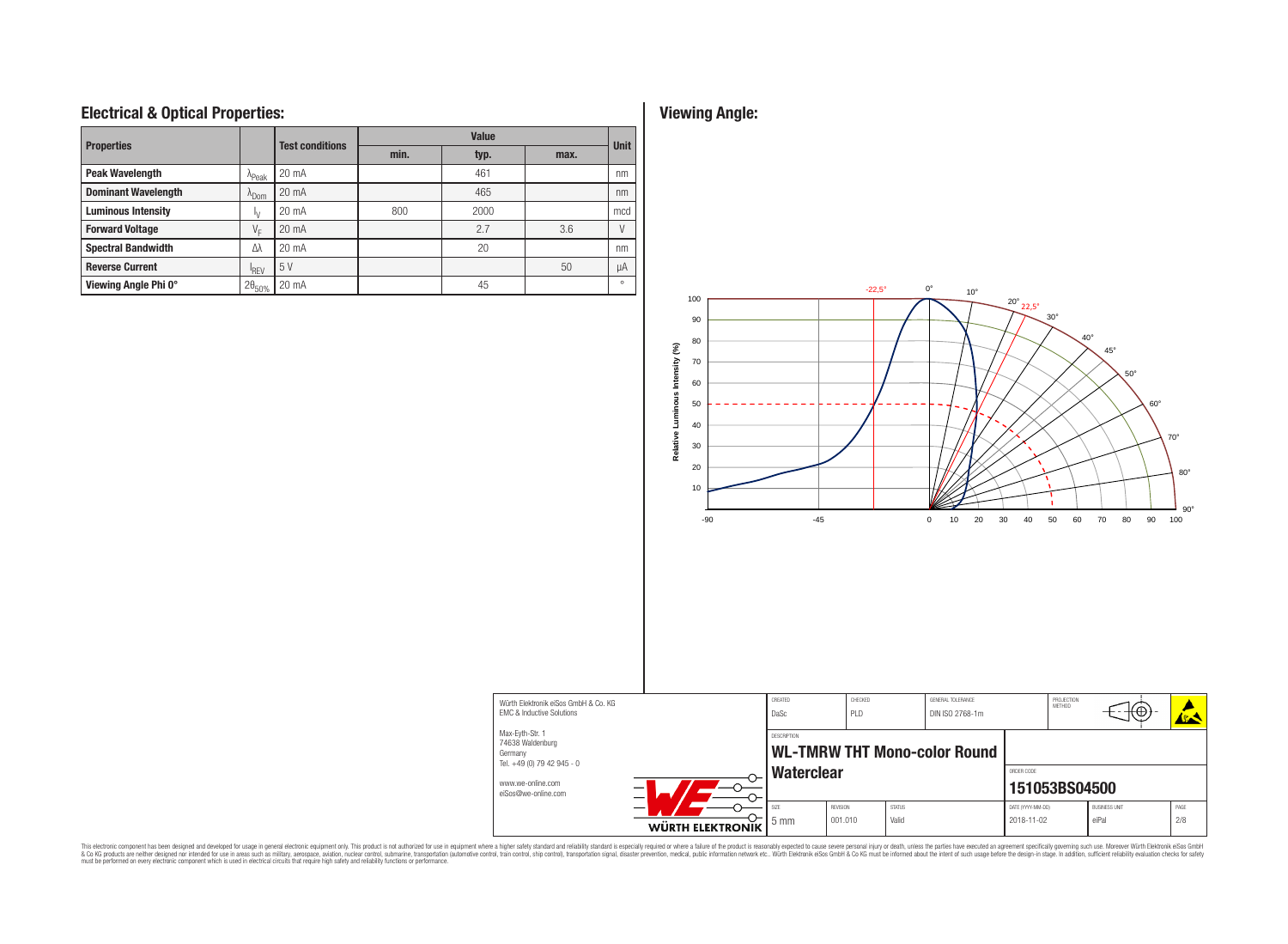



# **Luminous Intensity vs. Forward Current:** 35.00

⊕

**ARA** 

This electronic component has been designed and developed for usage in general electronic equipment only. This product is not authorized for subserved requipment where a higher selection equipment where a higher selection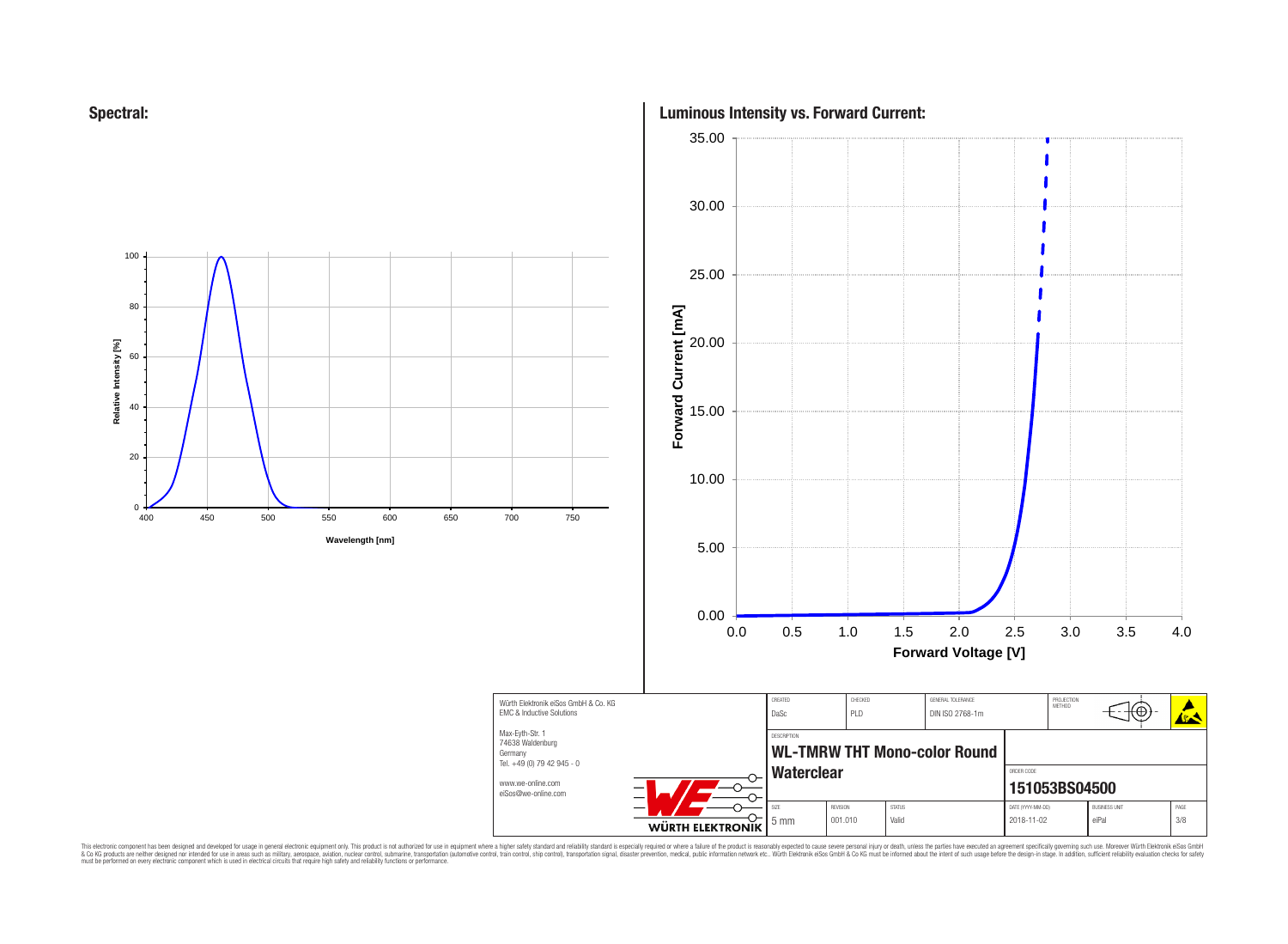

This electronic component has been designed and developed for usage in general electronic equipment only. This product is not authorized for subserved requipment where a higher selection equipment where a higher selection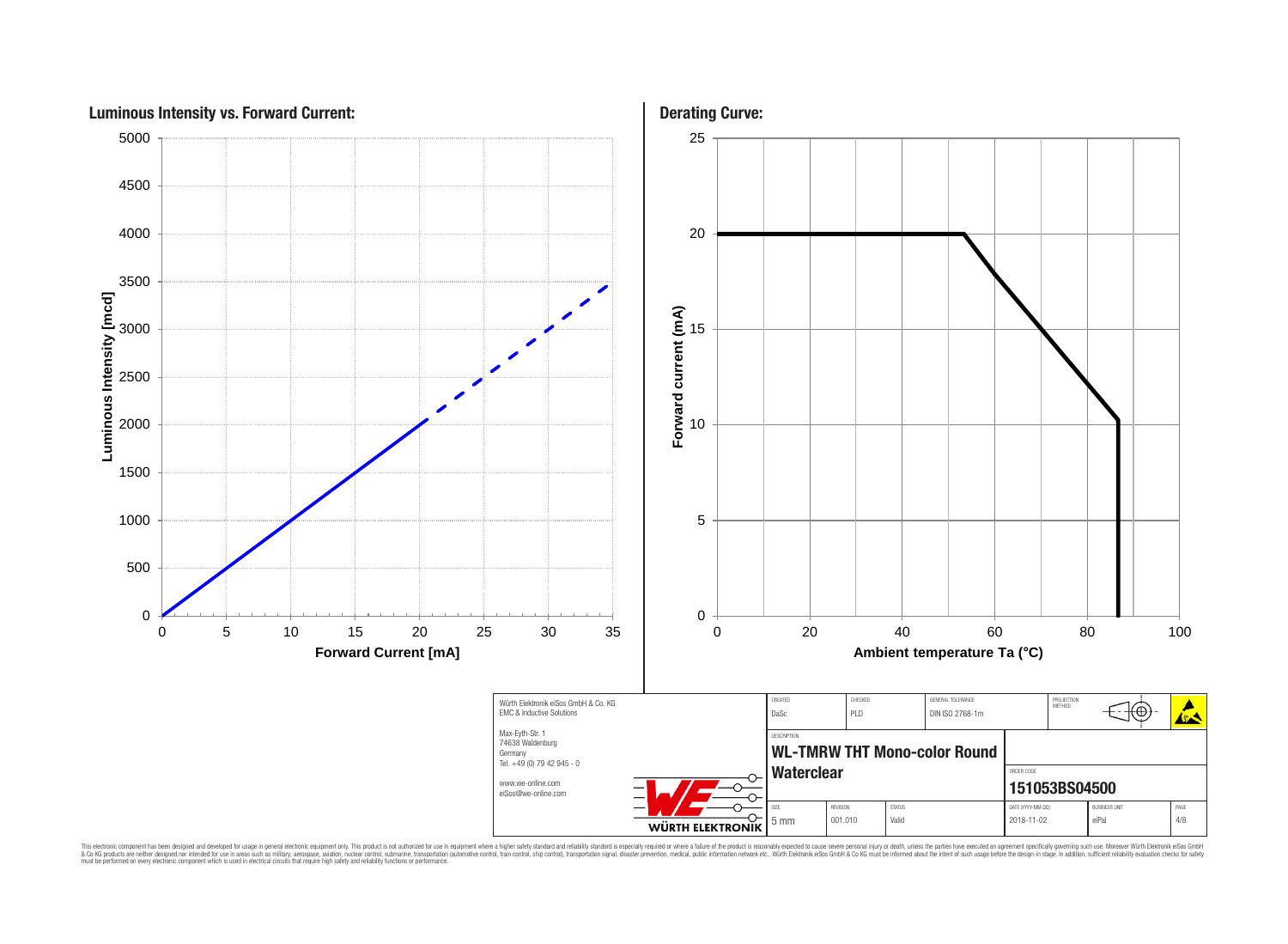

This electronic component has been designed and developed for usage in general electronic equipment only. This product is not authorized for subserved requipment where a higher selection equipment where a higher selection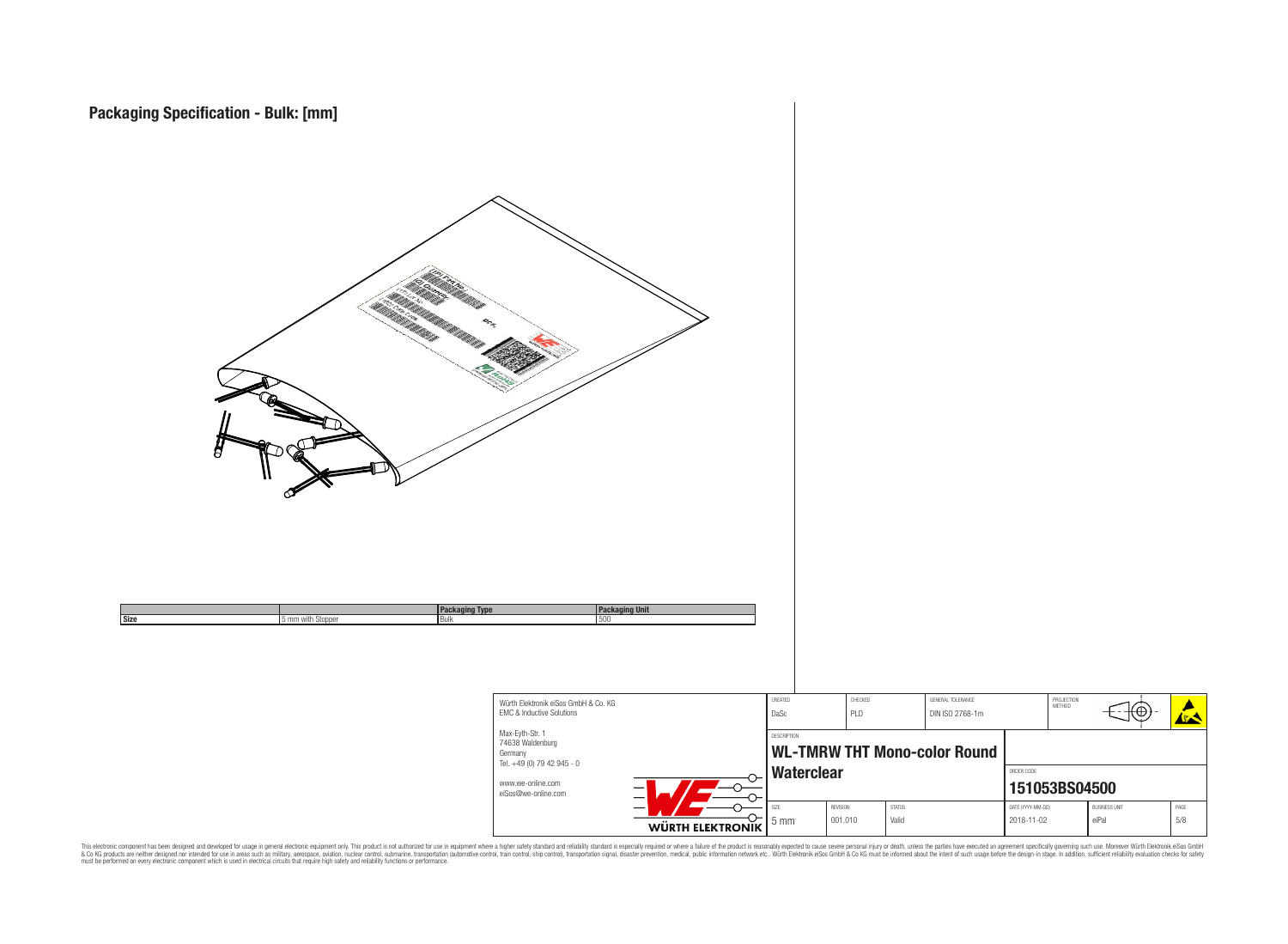## **Classification Wave Soldering Profile:**



# **Classification Wave Soldering Profile:**

| <b>Profile Feature</b>                             |                    | <b>Pb-Free Assembly</b> | <b>Sn-Pb Assembly</b> |  |  |
|----------------------------------------------------|--------------------|-------------------------|-----------------------|--|--|
| <b>Preheat Temperature Min</b>                     | $\mathsf{I}$ s min | 100 °C                  | 100 °C                |  |  |
| <b>Preheat Temperature Typical</b><br>s typical    |                    | 120 °C                  | 120 °C                |  |  |
| <b>Preheat Temperature Max</b>                     | 's max             | 130 °C                  | 130 °C                |  |  |
| Preheat Time $t_s$ from $T_{s min}$ to $T_{s max}$ | $t_{\rm s}$        | 70 seconds              | 70 seconds            |  |  |
| Ramp-up Rate                                       | $\Delta T$         |                         | 150 $\degree$ C max.  |  |  |
| <b>Peak Temperature</b>                            | $T_{n}$            | $245 °C - 260 °C$       | $235 °C - 260 °C$     |  |  |
| Time of actual peak temperature                    | ı,                 | 5-8 seconds max.        | 3-6 seconds max.      |  |  |
| Ramp-down Rate, Min                                |                    | $\sim$ 2 K/ second      | $\sim$ 2 K/ second    |  |  |
| Ramp-down Rate, Typical                            |                    | $\sim$ 3.5 K/ second    | $\sim$ 3.5 K/ second  |  |  |
| Ramp-down Rate, Max                                |                    | $\sim$ 5 K/ second      | $\sim$ 5 K/ second    |  |  |
| Time 25 $^{\circ}$ C to 25 $^{\circ}$ C            |                    | 4 minutes               | 4 minutes             |  |  |
| <b>Applied cycles</b>                              |                    | 1 cycle max.            |                       |  |  |

refer to EN61760-1:2006



This electronic component has been designed and developed for usage in general electronic equipment only. This product is not authorized for subserved requipment where a higher selection equipment where a higher selection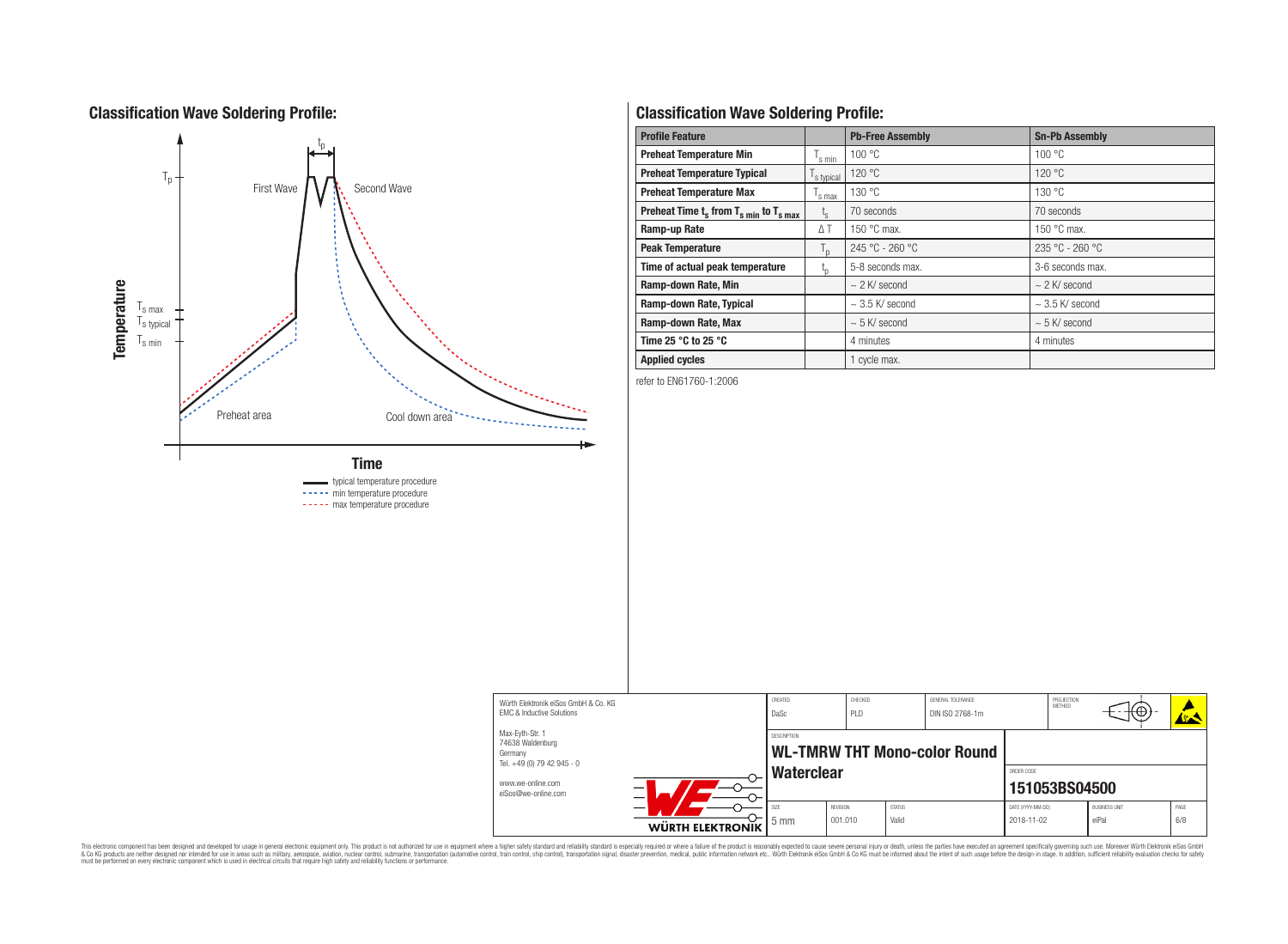## **Cautions and Warnings:**

## **The following conditions apply to all goods within the product series of Optoelectronic Components of Würth Elektronik eiSos GmbH & Co. KG:**

#### **General:**

- This optoelectronic component is designed and manufactured for use in general electronic equipment.
- Würth Elektronik must be asked for written approval (following the PPAP procedure) before incorporating the components into any equipment in fields such as military, aerospace, aviation, nuclear control, submarine, transportation (automotive control, train control, ship control), transportation signal, disaster prevention, medical, public information network, etc. where higher safety and reliability are especially required and/or if there is the possibility of direct damage or human injury.
- Optoelectronic components that will be used in safety-critical or high-reliability applications, should be pre-evaluated by the customer.
- The optoelectronic component is designed and manufactured to be used within the datasheet specified values. If the usage and operation conditions specified in the datasheet are not met, the component may be damaged or dissolved.
- Do not drop or impact the components, as the optoelectronic component body may flake apart.
- Würth Elektronik products are qualified according to international standards, which are listed in each product reliability report. Würth Elektronik does not warrant any customer qualified product characteristics beyond Würth Elektroniks' specifications, for its validity and sustainability over time.
- The responsibility for the applicability of the customer specific products and use in a particular customer design is always within the authority of the customer. All technical specifications for standard products also apply to customer specific products.

### **Product specific:**

#### **Soldering:**

- The solder profile must comply with the Würth Elektronik technical soldering specification. All other profiles will void the warranty.
- All other soldering methods are at the customers' own risk.

### **Cleaning and Washing:**

- Washing agents used during the production to clean the customer application might damage or change the characteristics of the optoelectronic component body, marking or plating. Washing agents may have a negative effect on the long-term functionality of the product.
- Using a brush during the cleaning process may break the optoelectronic component body. Therefore, we do not recommend using a brush during the PCB cleaning process.

• If the product is potted in the customer application, the potting material may shrink or expand during and after hardening. Shrinking could lead to an incomplete seal, allowing contaminants into the optoelectronic component body, pins or termination. Expansion could damage the optoelectronic component body, pins or termination. We recommend a manual inspection after potting to avoid these effects.

#### **Storage Conditions:**

- A storage of Würth Elektronik products for longer than 12 months is not recommended. Within other effects, the terminals may suffer degradation, resulting in bad solderability. Therefore, all products shall be used within the period of 12 months based on the day of shipment.
- Do not expose the optoelectronic component to direct sunlight.
- The storage conditions in the original packaging are defined according to DIN EN 61760-2.
- For a moisture sensitive component, the storage condition in the original packaging is defined according to IPC/JEDEC-J-STD-033. It is also recommended to return the optoelectronic component to the original moisture proof bag and reseal the moisture proof bag again.

#### **Handling:**

- Violation of the technical product specifications such as exceeding the nominal rated current, will void the warranty.
- The product design may influence the automatic optical inspection.
- Certain optoelectronic component surfaces consist of soft material. Pressure on the top surface has to be handled carefully to prevent negative influence to the function and reliability of the optoelectronic components.
- ESD prevention methods need to be applied for manual handling and processing by machinery.
- Resistors for protection are obligatory.
- Luminaires in operation may harm human vision or skin on a photo-biological level. Therefore direct light impact shall be avoided. All products are additionally certified as risk groups 0 to 2 according to DIN EN 62471:2008.
- In addition to optoelectronic components testing, products incorporating these devices have to comply with the safety precautions given in IEC 60825-1 and IEC 62471.

#### **Technical specification:**

- The typical and/or calculated values of technical parameters can only reflect statistical figures. The actual parameters of each single product, may differ from the typical and/or calculated values or the typical characteristic line.
- On each reel, only one bin is sorted and taped. The bin is defined on intensity, chromaticity coordinate or wavelength and forward voltage.
- In order to ensure highest availability, the reel binning of standard deliveries can vary. A single bin cannot be ordered. Please contact us in advance, if you need a particular bin sorting before placing your order to clarify the lead time, MOQ and pricing.

These cautions and warnings comply with the state of the scientific and technical knowledge and are believed to be accurate and reliable. However, no responsibility is assumed for inaccuracies or incompleteness.

| ш<br>П |  |
|--------|--|
|--------|--|

|                                                                              | Würth Elektronik eiSos GmbH & Co. KG<br><b>EMC &amp; Inductive Solutions</b> |                  | CREATED<br>DaSc                                    | CHECKED<br>PLD      |                        | GENERAL TOLERANCE<br>DIN ISO 2768-1m |                                 | PROJECTION<br>METHOD | $+(+)$                        |             |
|------------------------------------------------------------------------------|------------------------------------------------------------------------------|------------------|----------------------------------------------------|---------------------|------------------------|--------------------------------------|---------------------------------|----------------------|-------------------------------|-------------|
| Max-Eyth-Str. 1<br>74638 Waldenburg<br>Germany<br>Tel. +49 (0) 79 42 945 - 0 |                                                                              |                  | DESCRIPTION<br><b>WL-TMRW THT Mono-color Round</b> |                     |                        |                                      |                                 |                      |                               |             |
|                                                                              | www.we-online.com<br>eiSos@we-online.com                                     | —<br>—           |                                                    | <b>Waterclear</b>   |                        |                                      | ORDER CODE<br>151053BS04500     |                      |                               |             |
|                                                                              |                                                                              | WÜRTH ELEKTRONIK | SI <sub>7</sub> F<br>l 5 mm                        | REVISION<br>001.010 | <b>STATUS</b><br>Valid |                                      | DATE (YYYY-MM-DD)<br>2018-11-02 |                      | <b>BUSINESS UNIT</b><br>eiPal | PAGE<br>7/8 |

This electronic component has been designed and developed for usage in general electronic equipment only. This product is not authorized for use in equipment where a higher safety standard and reliability standard si espec & Ook product a label and the membed of the seasuch as marked and as which such a membed and the such assume that income in the seasuch and the simulation and the such assume that include to the such a membed and the such